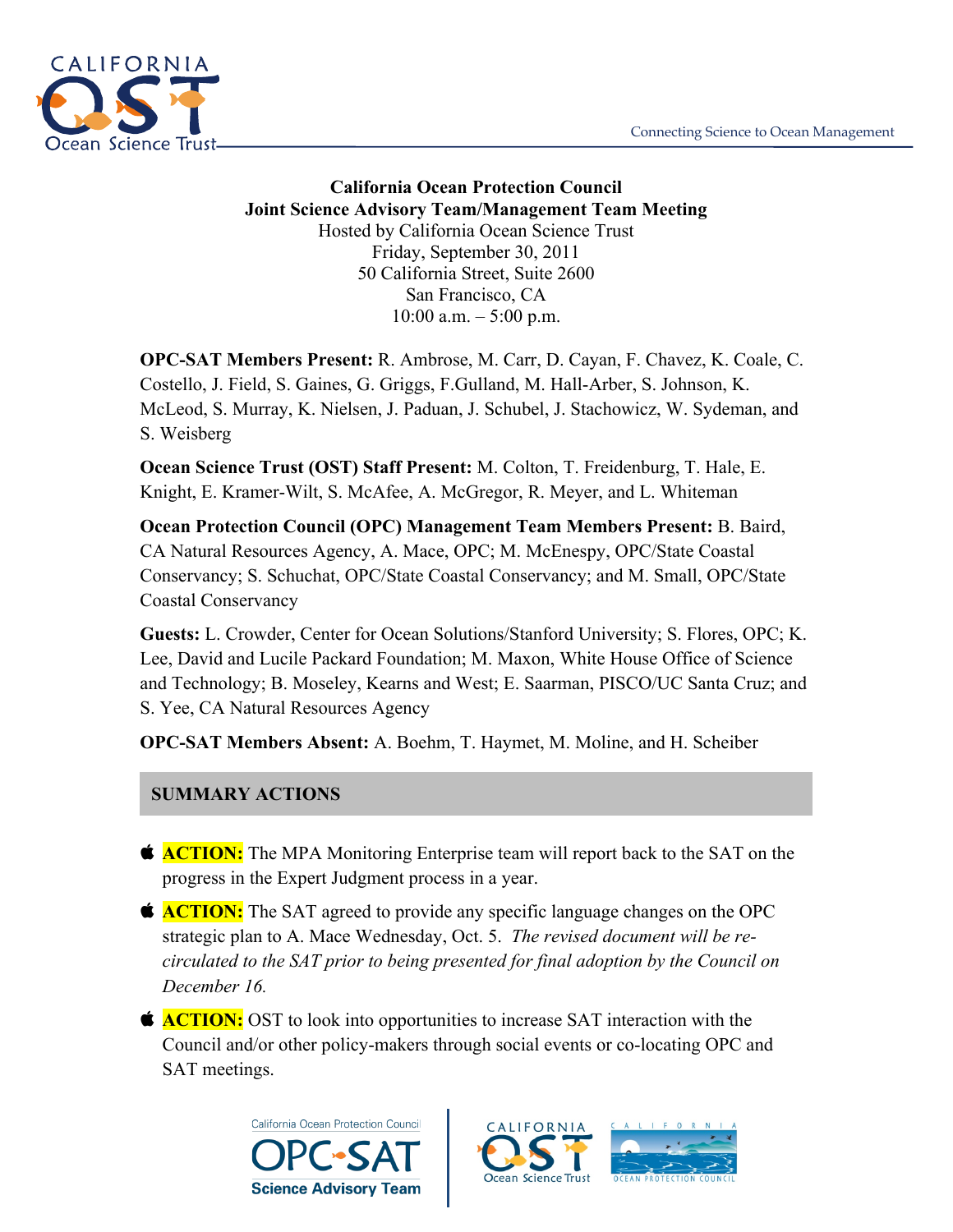#### **MEETING SUMMARY**

#### **1. Welcome & Introductions**

S. McAfee, Science Advisor and OPC-SAT co-chair, welcomed the OPC and the SAT on behalf of the Executive Committee (G. Griggs, M. Carr, and A. Boehm). S. McAfee opened the meeting by explaining the meeting theme, *Knowledge to Action: Theory to Practice*, and noted that today's agenda included speakers with expertise in this realm from a variety of different perspectives and levels (federal - Maxon, foundations - Lee, academic – Meyer), as well as specific action items for the SAT to complete before the day's end (strategic plan). S. McAfee acknowledged BCDC for providing the room, and OST staff for their hard work.

#### **2. Dr. Kai Lee, Program Officer, Conservation and Science, the David and Lucile Packard Foundation – Introduction:** *Linking Knowledge to Action*

M. Carr gave a brief introduction including K. Lee's educational training, research, and publications.

K. Lee began by discussing how the Packard foundation focuses on trying to fund useful knowledge. Monitoring Enterprise (ME) is one of their grantees. ME is critical because it is thinking through and developing rigorous monitoring in a way that also informs policy-making.

K. Lee went on to discuss the model (Rachel Carson) of how scientists raise alarms that the public then picks up and puts forward to politicians. This model remains in effect and is how oil and gas reform, the Endangered Species Act, etc. came about. K. Lee noted that it has also been a source of frustration. K. Lee proposed a new model based on "a coalition of the willing" where instead of the scientists trying to inform policy-making, the users identify science as a need. In this new model the scientists would work with the users and the managers, and OST as the boundary organization would ensure that the science is rigorous while meeting the needs of the users and managers. The goal is to bring together knowledge that is salient, legitimate, and credible, and the boundary organization must constantly manage the inherent tension between these attributes.

In providing grants, the Packard Foundation looks specifically for grantees that link knowledge to action. When applying for funds, potential grantees must be able to answer:

- **Ripe Situation:** Can knowledge be influential?
- **Spanning Boundary:** Do the OST and other projects have the ability to span a boundary?
- **Capacity:** Do they have the capacity to work with decision makers and stakeholders?
- **Joint Production:** Can there be joint production? i.e. Can the scientist and the users work together?
- **Behavioral Changes:** Will the project make a difference?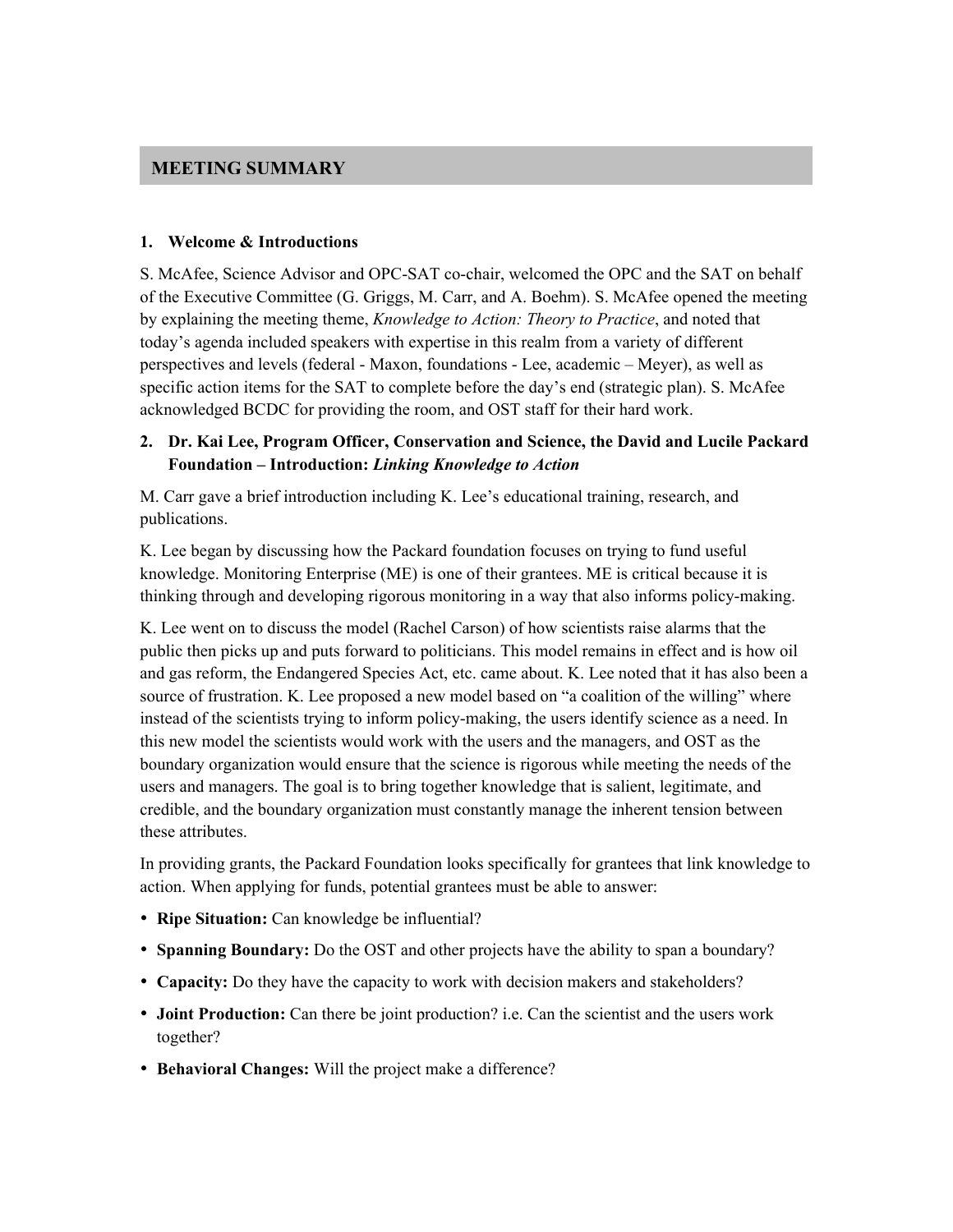## **3. MPA Monitoring Enterprise –** *Advancing Ecosystem Condition Assessments through Expert Judgment:* **Drs. L. Whiteman and T. Freidenburg**

M. Carr introduced the MPA Monitoring Enterprise (ME) as one of the premier programs in longterm monitoring.

L. Whiteman provided an overview of the ME's new expert judgment project. The ME is currently in the initial stages of developing a process to examine and assess ecosystem health using expert judgment. L. Whiteman noted that this presentation is intended to be a starting point for conversation with the SAT.

The ME sits at the boundary of science and policy, and is exploring how best to use different approaches, tools, and technologies to span this boundary. L. Whiteman noted a recent shift in policy towards broader goals, e.g. the MLPA goals. In addition, there is a requirement to report out results not just to other scientists, but a broad audience with very different levels of understanding. The ME is currently in the process of deciding how to most effectively report out their results, and have discovered that there are a variety of tools that all have similar underlying principles – one being that of expert judgment. However, there is very little consistency in the process by which experts are brought together, how they are used, degree of detail etc.

L. Whiteman stated that the project is still in early stages, and they are currently exploring the bounds of the project, including the scope, the specific questions, the formulation of the process, and how to apply it. Currently a "science heavy" steering committee has been formed, they are looking to balance that. Ultimately, the project seeks to use real world case studies to apply expert judgment, and improve it (or the process of it) as a tool that may be applied to balance legitimacy, salience, and credibility.

L. Whiteman and T. Freidenburg then fielded a number of questions, including:

# • *Bridging the gap between policy makers and experts*

The ME is focusing on grounding these efforts by delineating a clear management intersection. Perhaps a pilot project to see if the final products are useful to managers.

# • *Goals of the project*

The ME is currently evaluating the goals of the MLPA to determine which could be used to measure impact. In addition, the ME team is already in conversations with the DFG about how to put together a report that is useful for them. The group noted that it is crucial to identify the specific management questions to inform at the outset.

# • *Communicating/Outreach with the public, policy-makers, and the media*

Each MPA has a baseline approach where data is collected by different groups including academics, citizen science groups, volunteers, etc. In addition, the ME is building an online community platform where information can be shared among groups and citizen scientists known as OceanSpaces. In addition, the ME will address up front the risk of subjectivity in expert judgment. At this time, they are still thinking through the best way to do this. One possibility is a workshop where one group of scientists is given a full set of information and another group is given a smaller set, then analyze how results vary between the two groups. The ME is working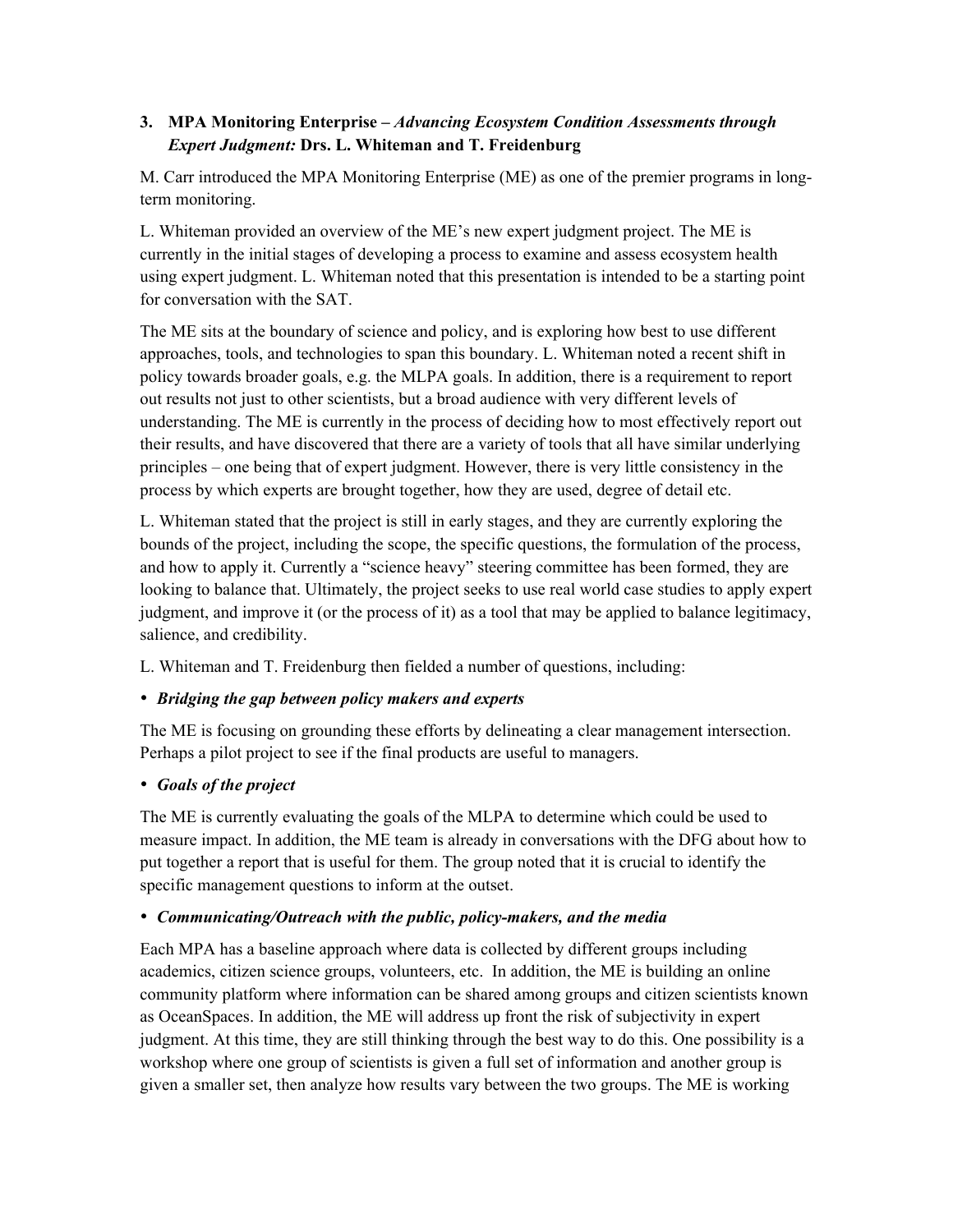with Resource Media to think through how to work with media to communicate the ME's message.

Finally, S. McAfee noted that the collaboration and support of policy-makers is critical. If the policy-makers do not have the capacity or interest then this experiment is over before it starts. K. Lee noted that OST is a really interesting experiment in public/private collaboration.

**ACTION:** The ME team will report back to the SAT on the progress of the expert judgment project in a year.

# **4. Dr. Mary Maxon, Assistant Director, Biological Research, White House Office of Science and Technology Policy (OSTP) – Presentation and Discussion:** *Science/Policy in the White House*

G. Griggs introduced M. Maxon. In his introduction, G. Griggs noted that our group (SAT) is unique because we are in a role that very few scientists fall into, and that M. Maxon is in an even more unique position. M. Maxon career has included stints in the laboratory, the private sector, the non-profit sector, and now science advisor to the President in the White House Office of Science and Technology Policy - http://www.whitehouse.gov/administration/eop/ostp (OSTP).

M. Maxon opened with pointing out that there are very different philosophies between policymakers and scientists. Scientists are comfortable with updating, changing, or rejecting hypotheses. Science is also a merit-based system where as policy is more of a loyalty-based system.

M. Maxon summarized the responsibilities of the OSTP:

- Ensure that policies of the Executive Branch are based on sound science
- Provide scientific and technological advice on policy
- Ensure that the scientific and technological work of the Executive Branch are coordinated

M. Maxon commented on what the President of the United Stated (POTUS) has done for science - including putting more Nobel laureates than past administrations in the President's Council of Advisors on Science and Technology - http://www.whitehouse.gov/administration/eop/ostp/pcast (PCAST), and more scientists on a variety of councils, committees, etc. Further, POTUS calls on PCAST for advice on a variety of projects, including science and technology on the influenza vaccination production enterprise following the 2009 H1N1 pandemic, sustaining environmental capital, and protecting society and the economy. In addition, POTUS has added money to science and technology in the recovery/stimulus package, doubled budgets of basic science agencies, made research and experimentation tax credit permanent, and lifted public + private investment in research and development to more than or equal to GDP.

In her tenure as Assistant Director, Biological Research, M. Maxon has worked on many initiatives including:

- Stem cell guidelines
- Visa procedures for scientists and technologists
- Streamlining reporting on federal grants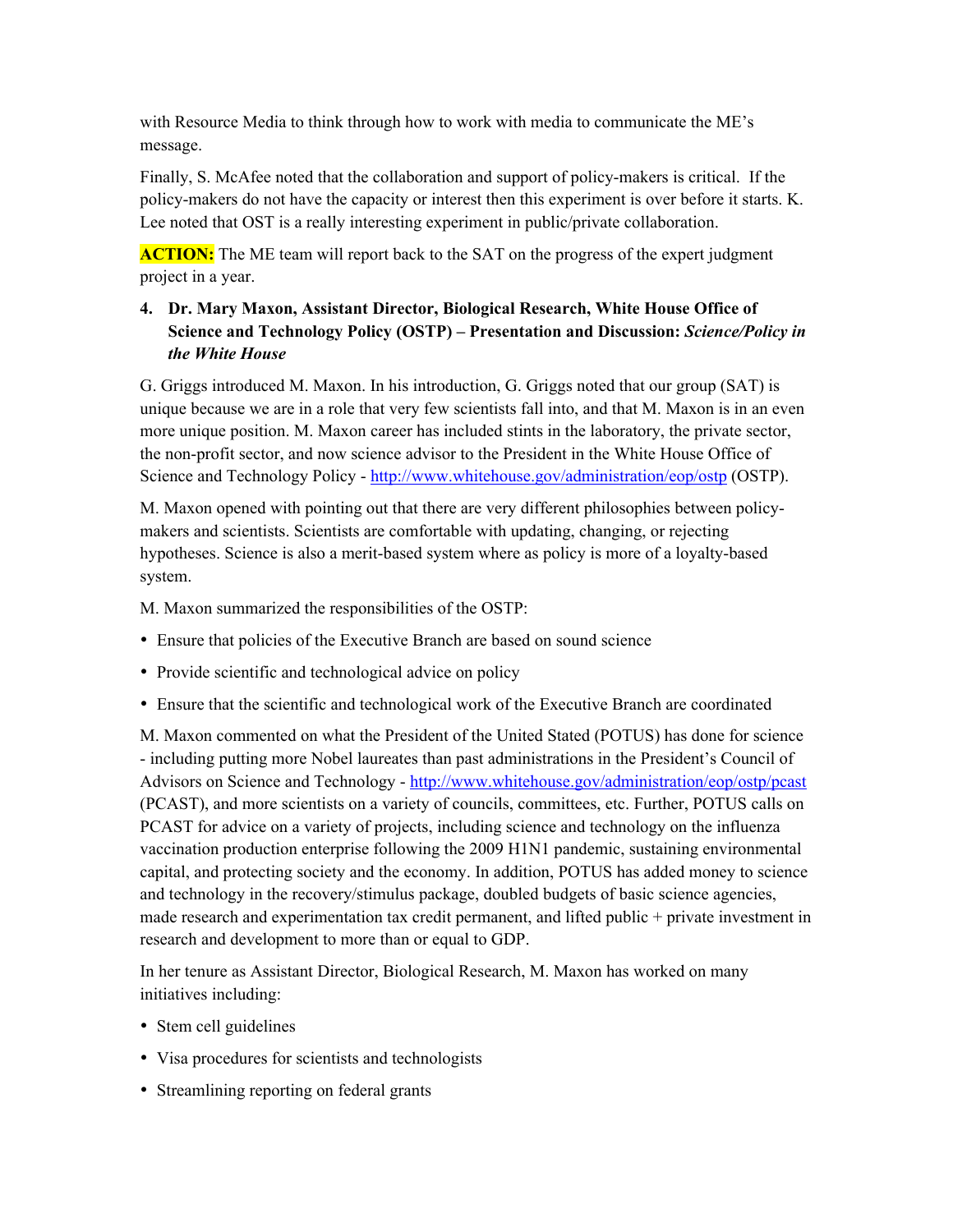- Scientific integrity, guidelines, policies
- Bioethics

M. Maxon went on to discuss that Washington right now is very focused on job creation. However, OSTP has a role in many of these initiatives. First, POTUS had developed the American Innovation Strategy. Second, one of M. Maxon's projects is developing the American Bio-economy Blueprint, which will be done by January 2012. M. Maxon's other work includes long-term projects such as the health/status of the nation's biological research enterprise, and the PhD workforce. M. Maxon also must be available on a daily basis to respond to immediate requests that have a very short turn around time like briefings for POTUS, NSA, and regulatory reform.

M. Maxon also fielded a number of questions, highlights included:

• *Issues surrounding PhDs and immigration*

The US graduates 49,500 PhDs every year, 50% of them are foreigners. Part of the issue is that we train people and force them to leave afterwards. Recommendations to change the immigration policy have been presented to POTUS.

• *Effectiveness of science integration*

M. Maxon noted that she has seen decisions influenced by science, and those where the science was completely ignored. M. Maxon commented that ultimately the power lies with the constituents. If the public called for science, it would influence the politicians. M. Maxon also stated that another factor is the public perception of some issues as "scientific" and others as "non-scientific." M. Maxon went on to state that PCAST just published a report endorsed by POTUS on K-12 education.

• *Role of outside experts*

M. Maxon stated that when time allows, they do their best to get a diverse set of opinions from leaders in the field. However, some requests have such a very short turnaround time that they must rely on impartial information resources that can be obtained instantly, such as the National Academy of Sciences.

• *Role of media*

One area M. Maxon felt that the media could do much better is by not representing all experts as equal. In many instances, the media places all experts as equal, but this is not the case on a lot of large issues (e.g. if climate change is real or not). M. Maxon then closed with one final piece of advice, which is to focus education efforts on freshmen politicians. They have the least on their plates and are looking for issues to lead.

# **5. LUNCH**

During lunch the group honored B. Baird, who is leaving the Natural Resources Agency.

### **6. Strategic Planning – Focal Area Reports and Group Discussion**

S. McAfee introduced the session and turned it over to A. Mace. A. Mace then provided the OPC update and led the SAT discussion on the OPC strategic plan.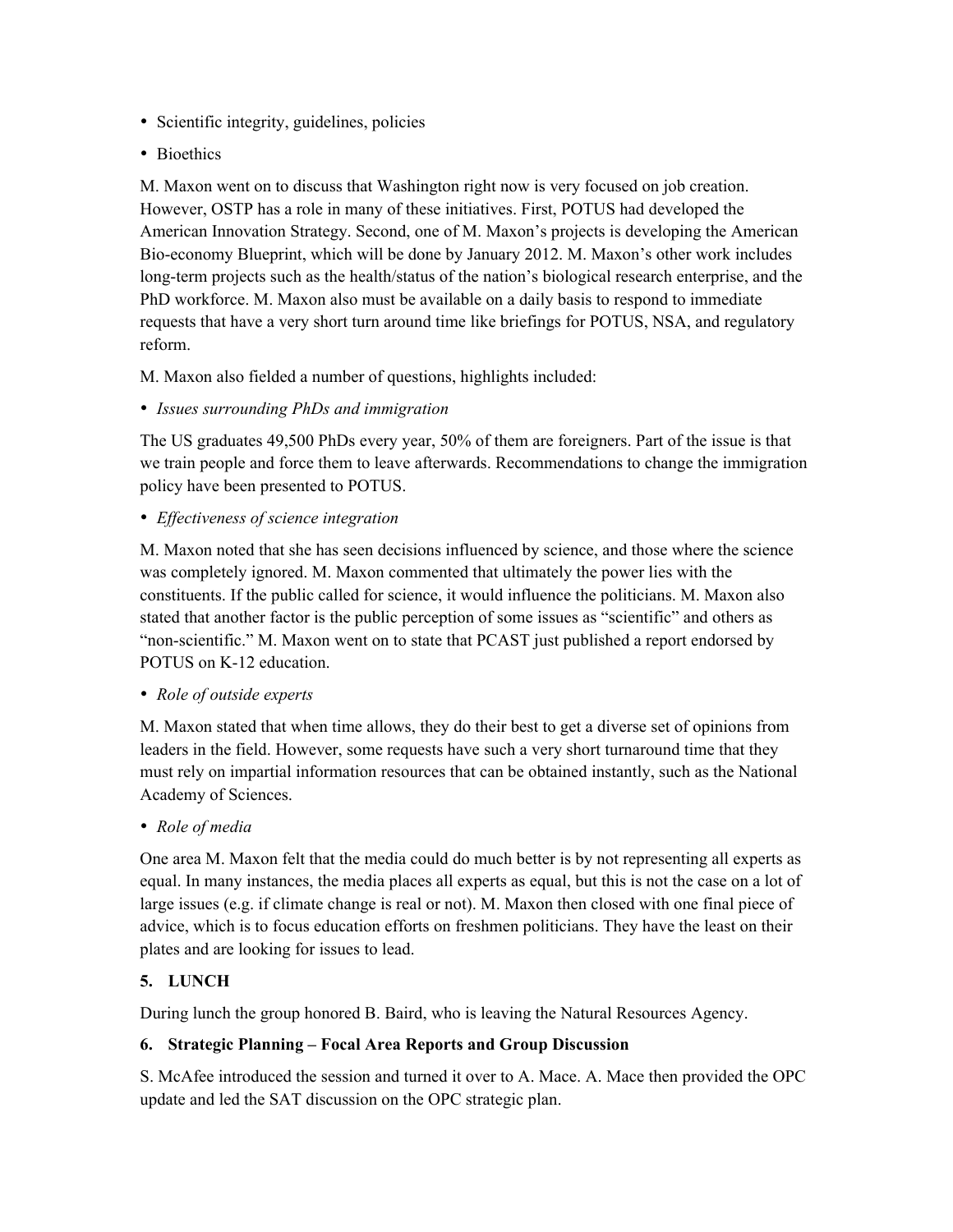### *OPC Update:*

- The Council has asked for more guidance on marine renewable energy. There will be a workshop in October on how the regulatory and permitting process works for ocean energy, which the OPC will then forward to the CA Energy Commission. OPC will also consider these recommendations in December.
- OPC has commissioned a scoping study on developing an information management system that will balance ecosystem and user needs. This will also be presented at the December meeting as well.
- The CA Sustainable Seafood Initiative, which the OPC has been developing over the past year, will also be on the December meeting agenda. Mace envisions a major role for the SAT and colleagues as the Initiative will require some kind of pre-assessment process of CA fisheries.
- The Governor has been seeking the advice from the chair of the IPCC to host an extreme events workshop in California in December. The OPC has a tremendous opportunity to participate by helping coordinate an agenda piece on sea-level rise and storminess along the coast. A. Mace noted that D. Cayan will be holding a related side event on this topic to bring scientists together at Scripps Institution of Oceanography, tentatively scheduled in November. A. Mace also noted that there will also be a follow up event tentatively in January or February to highlight and discuss the findings of the upcoming National Academies report on sea-level rise.
- A. Mace noted that the newest member of the Council is Matt Rodriguez, the new head of CalEPA under Governor Brown. A. Mace also noted that Geraldine Knatz (Port of L.A.) and Linda Adams (CalEPA) will soon term out, but the Governor has yet to announce any new appointments. Finally, A. Mace also stated that the Lt. Governor and State Controller alternate on the Council, thus Lt. Governor Gavin Newsom will rotate off the Council in January, and State Controller, John Chiang, will return in 2012.

### *Strategic Plan Discussion:*

*\*Below is a summary of the discussion, for additional details of the focal areas or related powerpoint presentations, contact OST staff.* 

### **Focal Area 1: Climate Change**

### **Focal Area Lead: Dr. Gary Griggs**

G. Griggs began with noting that we are a science advisory team, not a policy advisory team. G. Griggs then went on to summarize via powerpoint, the climate change working groups' suggested changes:

- Reorganization of the focal area overview more like an executive summary that summarizes what is coming in the rest of the focal area, as well as stronger scientific information to justify Issue choices etc.
- Revised goal statement: the group offered two options.
- Addition of Issue or language to overview discussing geo-engineering techniques to reduce carbon.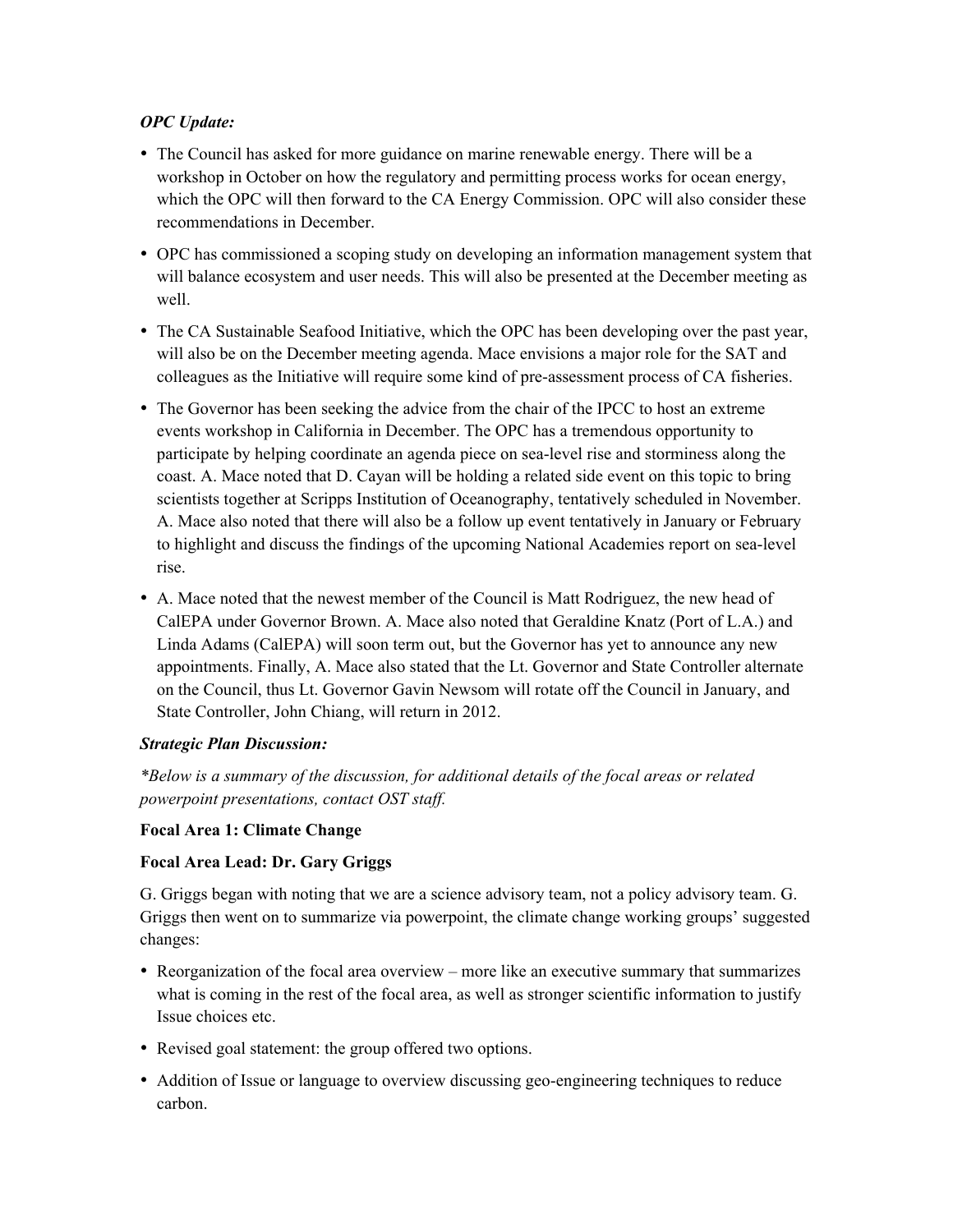- Suggested changes for Issue 1:
	- o Strengthen scientific information in the overview, including reference for numbers associated with impacts on the coast.
	- o Link the Issue of sediment management (currently in the land sea interaction focal area) to the climate change focal area, in particular the need for increasing understanding of impacts on marine ecosystems, and effects on the marine layer (including ecosystems and human communities along coast) such as health impacts of a changing coastal zone.
- Suggested changes for Issue 2:
	- o Stronger justification of Objective and Actions, because important ones appear to be left out. Stand outs include harmful algal blooms and hypoxia.

The management team responded by noting that they are very limited in staff capacity and financial resources. It was agreed upon early that if other state entities were addressing a particular issue, then they would not place a focus on those areas. However, the management team agreed that they could make more explicit how selections were made.

Discussion then revolved around the full plan, and how it is an attempt to merge a strategic plan with an action plan. Regarding the bulleted metrics throughout the plan, it was noted that they are an attempt by the OPC to hold itself accountable to the public. However, the OPC management team acknowledged there may be a better way to present the metrics, such as in post-Objective narratives. A. Mace also noted that turnaround time is very tight. SAT feedback must be provided by October 5 to be considered in the next version. Finally, A. Mace noted that the SAT (and OPC steering committee) will get to review the final draft in advance of the December 16 OPC meeting where the Council is expected to adopt the final plan.

### **Focal Area 2: Sustainable Fisheries and Marine Ecosystems**

### **Focal Area Lead: Dr. Christopher Costello**

C. Costello opened with summarizing the working groups' suggestions, which included a number of specific wording changes. C. Costello also promised to send specific wording changes to A. Mace by the stated deadline.

- Overall the group thought this section was very well written.
- The group recommended that the Issues be renamed and re-ordered.
- The group did not think the language on aquatic invasive species fit, or was adequate.
- Recommended defining what is meant by "coastal communities." A. Mace responded by noting that they do not want to set up expectations that cannot be filled. E. Knight mentioned that in the agency assessment process (MRIPP), some social science information needs were identified on this topic that she would be willing to follow-up on.
- Noted the importance of partnering with federal agencies and the Pacific Regional Fisheries Management Council, especially with respect to funding or supporting long term monitoring during tight budget times.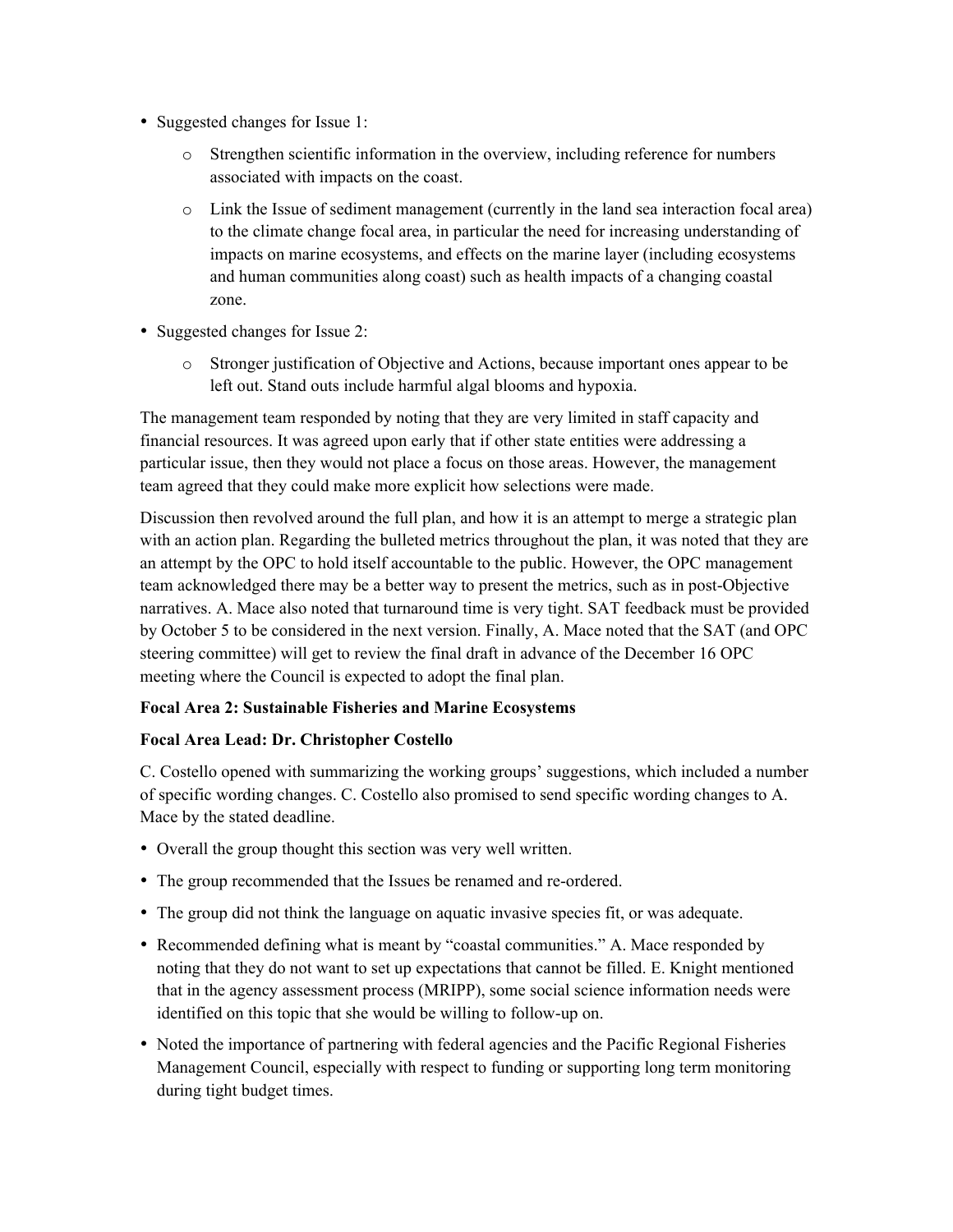#### **Focal Area 3: Land Sea Interaction**

#### **Focal Area Lead: Steve Weisberg**

S. Weisberg began by noting that the group would not have picked these Issues. While the working group understands that the OPC has constraints, the justifications for why each Issue was chosen, remained unclear.

- The group noted an imbalance of metrics between the issues. Issue 7, or marine debris, seemed particularly extensive and detailed compared to the others. A. Mace noted that marine debris is an issue where there is no clear lead and the OPC can make a discernable difference, whereas water policy and quality has many agencies that already have jurisdiction and mandates. The SAT then noted that although there may be mixed jurisdiction, there is no clear linkage, direction, or goal between them and the OPC could play a leadership role in getting these agencies to work toward a common goal together. The SAT noted that this leadership role applies to the Water Policy section as well.
- The working group noted that Issue 6, or Water Policy, seemed to be more about water quantity, but did not think it needed to be limited to that. They suggested addressing both issues through agency coordination without naming specific quality or quantity issues.

#### **Focal Area 4: Industrial Uses**

#### **Focal Area Lead: Jeff Paduan**

J. Paduan began by noting that the working group agreed with the three Issues chosen. However, they thought the language of the Issue areas themselves could have been strengthened. In general, J. Paduan said that the group felt the overview language was far stronger in terms of intent than the Issue language was.

- The working group recommended stronger language that more clearly defined the role of OPC.
- Recommended adding language to recognize that there is a great deal of regulatory uncertainty to the permitting process, and that this can inhibit technology that might minimize impacts. A. Mace stated that the OPC does not want to promote any particular activity; rather they want to promote best management of any particular activity.
- Recommended expanding the Issue of Aquaculture beyond just offshore aquaculture (which the section seems geared toward) to alongshore aquaculture and such topics as biofuels.
- Noted that in Desalination, there was far too much discussion of once-through-cooling and that some parts of the section were not scientifically defendable. A. Mace clarified that this section is getting heavily revised.

#### **Focal Area 5: Cross-cutting section, Science-Based Decision-Making**

### **Focal Area Lead: Karen McLeod**

K. McLeod opened by stating that there is a strong leadership opportunity here for the OPC with this focal area in particular. First, the OPC must clarify how greater access to- and sharing of data will lead to better decision-making. While the working group understands that greater data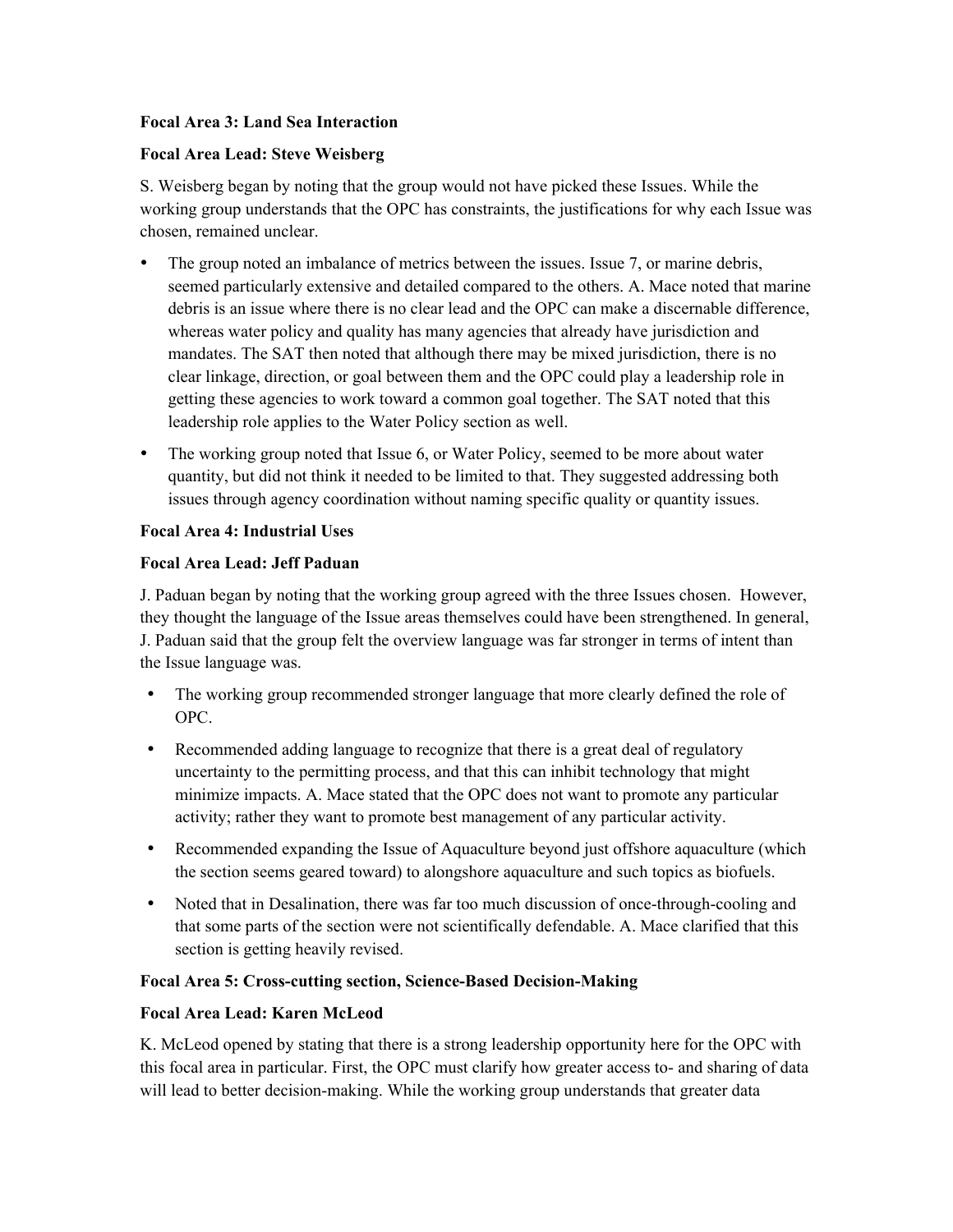sharing is critical, the group recommended that the OPC should add or expand the language to clarify their vision of what good science-based management looks like.

- The working group recommended either expanding on the existing goal, or adding another goal to capture the implications of using more and better data in decision-making.
- Noted that there is too much language on improving understanding, and not enough linking this understanding to actions.
- Noted that the OPC could be a leader in articulating the appropriate balance between protecting oceans and creating jobs to support the economy. A. Mace responded that the OPC is very focused on their role of coordination and affecting how agencies use information – while it may not sound very visionary it will be a major change if it can happen in the next five years.

The discussion then concluded with the issue of the term CMSP and permitting, and what role if any the OPC should play. Permitting is already happening in many ways and other regions and the foundations view California as behind on the issue. The science-based decision-making section may be a place that the intent and value of the steps that the State is taking could be better clarified.

**ACTION:** The SAT will get any additional comments and specific language changes to A. Mace and OPC staff by Wednesday Oct. 5.

## **7. Introduction: New OST Science Integration Fellow, Dr. Ryan Meyer**

R. Meyer was introduced by S. McAfee. R. Meyer then discussed his educational background and career path in the study of science integration. R. Meyer discussed how he has worked in other countries in addition to the U.S., including India and Australia, but is particularly excited to join the OST team because the model of science integration here is so unique. R. Meyer's work with OST will span the organization, including the MPA Monitoring Enterprise and the expert judgment project, and defining a process to identify and prioritize agency information needs (the MRIPP project).

### **8. Wrap-up and Discussion**

S. McAfee then ended the meeting with an OST update.

### *OST Update:*

- OST will release the report, *"Plastic Debris in the California Marine Ecosystem: A Summary of Current Research, Solution Efforts and Data Gaps,"* on Monday, October 3. The report may be downloaded at OST's website here: http://calost.org/scienceinitiatives/?page=marine-debris
- OST is currently looking into working with COMPASS or Aldo Leopold to offer communications training to the SAT.
- Department of Fish and Game has reached out to OST to see if there is a role for the OST and the SAT to put together a team to do a risk analysis and technological study in relation to scientific permitting in MPAs.